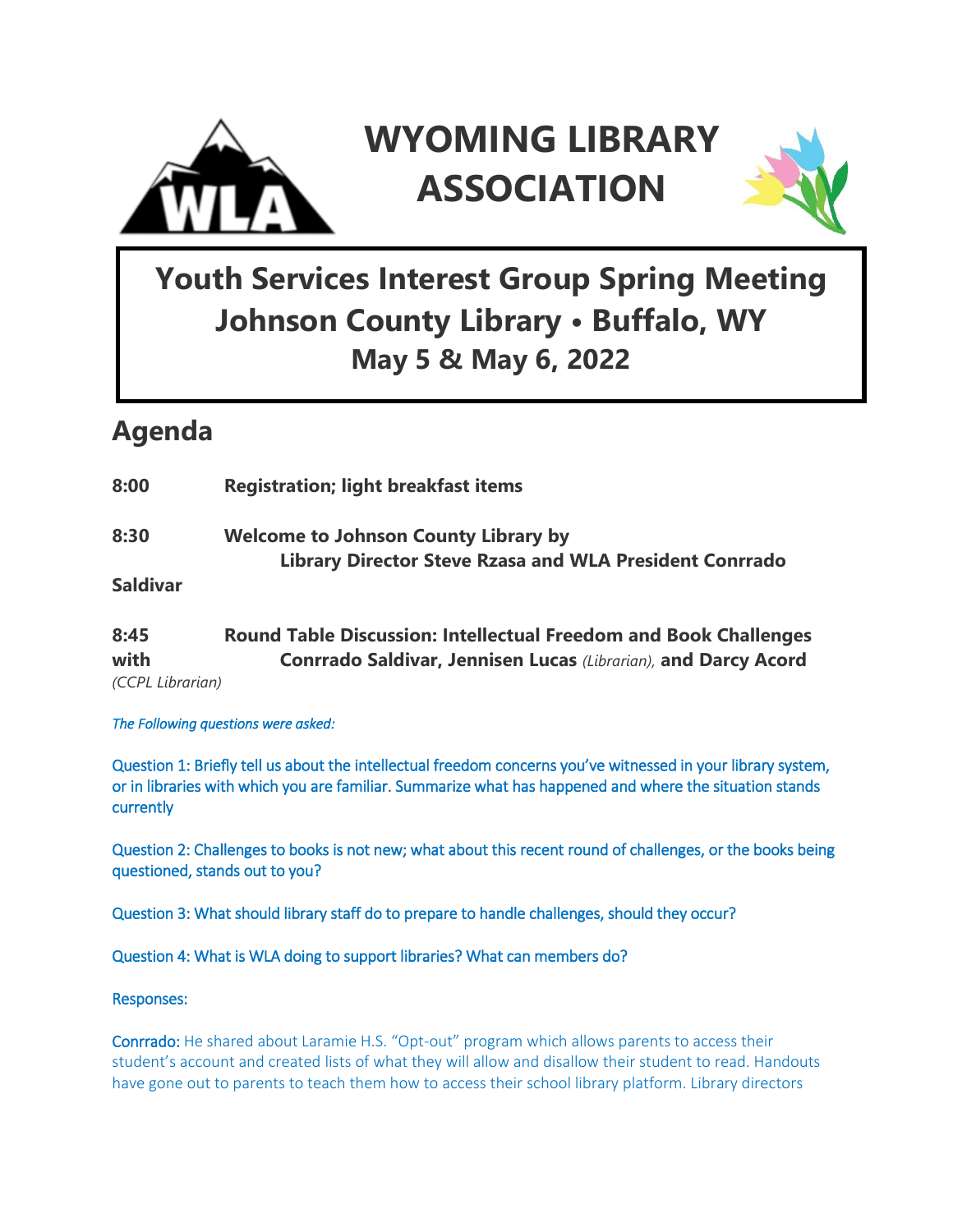throughout the state have discussed the importance of having updated Collection Development policies in place.

Jennisen: In general, people are not understanding the process of challenging a book. Most challenges are not coming from parents, but rather through organized groups. School librarians are under attack, even with good collection development policies in place. Educating parents is important. She mentioned the "Great Dismantling" of education since the pandemic as parents heard and saw what their children were learning online and have since moved to segregate their children from that which they deem undesirable. It was also mentioned that the term "children" is being used in a very specific way by these groups. They are asking that books be moved to the adult section of the library to limit discoverability and access.

Darcy: Having a good collection development policy in place helps eliminate issues for people who may not understand how the library works. The tactics being used by certain groups have been aimed at hurting and drawing out an emotional response. Educating and talking to library supporters are steps we can take. Know and be informed about Intellectual Freedom issues, 1<sup>st</sup> Amendment Rights, and reader's rights.

### **10:00 Short break**

#### **10:15 Interest Business Meeting**

Financial status= \$1437.31 as of May 6. In the past, YSIG has paid for summer reading manuals a. \$20 manual or \$10 USB. It was decided to discuss fees, and who (YSIG or individual libraries) will pay for what at our upcoming fall meeting.

Scholarship= \$150-each. 1 scholarship for WLA conference and 1 scholarship for spring meeting. Award Books = Contact Melissa Schnider in Teton County School District to learn about being a member on one of the award committees. Buckaroo Book Award (Grades K-3), Indian Paintbrush Book Award (grades 4-6), and Soaring Eagle Book Award (Grades 7-12). Suggest possible Bylaw changes brought to WLA, for committees, depending on Wyoming Literacy Council membership requirements?

Communication = Determine at fall meeting if we will create a WLA Youth Services email list. Definite interest was expressed in favor of this. Continue using Facebook as platform for communication and Becky showed us how to access the interest group on WLA page. Michelle Humber created a Google Doc to share summer Reading performers and ideas.

CSLP meeting report= Slogan for 2023: All Together Now; Todos Juntos Ahora – Kindness/ Friendship/ Unity. Illustrator: Frank Morrison

CSLP conference is August 29-September 1 in Detroit, Michigan. Becky will be paid for through CSLP funds.

Upcoming fall conference – September= Brainstorm authors that can be brought to this coming fall conference. Email committee members and/or Conrrado Saldivar or Darcy Acord with suggestions.

Leadership: Beth Cook is the incoming YSIG leader in September at fall conference. Is there interest for others to step into this role after Beth as president-elect in 2023-2024?